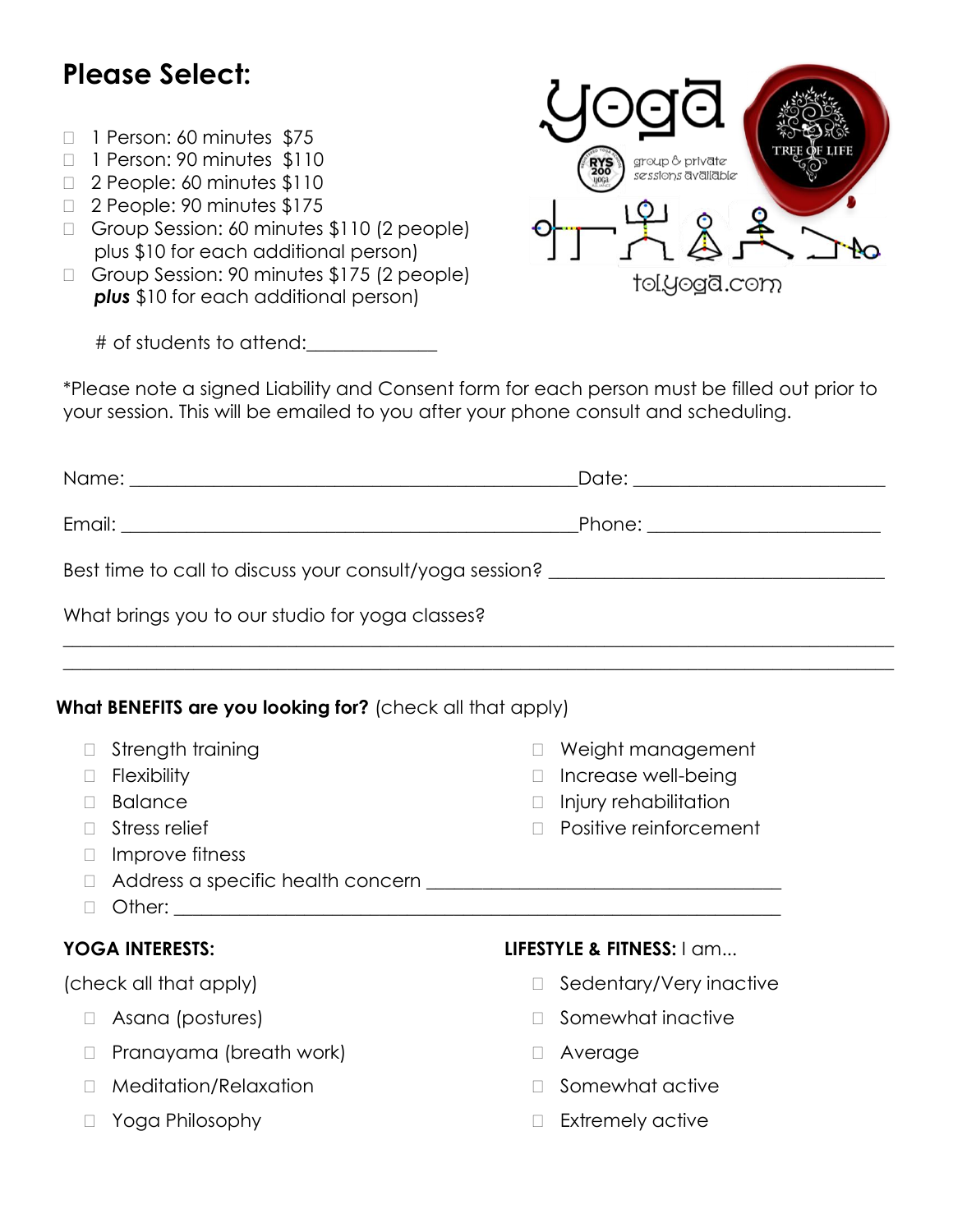| Yes (most recent class)                                     |        | $\overline{\phantom{a}}$ | <b>No</b>        |              |
|-------------------------------------------------------------|--------|--------------------------|------------------|--------------|
| How often do you practice yoga?                             |        |                          |                  |              |
| Daily                                                       | Weekly | $\Box$                   | Monthly          | <b>Never</b> |
| Style(s) of yoga you have practiced (check all that apply): |        |                          |                  |              |
| Hatha                                                       |        |                          | Anusara          |              |
| Ashtanga                                                    |        | П                        | Bikram/Hot       |              |
| Vinyasa/Flow                                                |        | П                        | Kundalini Gentle |              |
| lyengar                                                     |        | П                        | Restorative      |              |
| Power                                                       |        |                          | Other:           |              |

**YOGA EXPERIENCE/GOALS: Have you practiced yoga before?**

# **What format do you prefer for your session or would you like to discuss your options?**

**\_\_\_\_\_\_\_\_\_\_\_\_\_\_\_\_\_\_\_\_\_\_\_\_\_\_\_\_\_\_\_\_\_\_\_\_\_\_\_\_\_\_\_\_\_\_\_\_\_\_\_\_\_\_\_\_\_\_\_\_\_\_\_\_\_\_\_\_\_\_\_\_\_\_\_\_\_\_\_\_**

#### **How would you rate your level of stress?**

|        |   |     | $\overline{\phantom{0}}$<br>◡ |    | -<br>ٮ | O | 8 | о | ⌒<br>◡ |         |
|--------|---|-----|-------------------------------|----|--------|---|---|---|--------|---------|
| Lowest | v | Aug |                               | s. | 5.,    | С | v | v | W      | Highest |

# **PHYSICAL HISTORY**

Please review this list and check those conditions that have affected your health either recently or in the past.

- D broken/dislocated bones
- □ diabetes type 1 or 2
- D pregnancy
- □ muscle strain/sprain
- □ high/low blood pressure
- surgery
- $\Box$  arthritis, bursitis
- $\Box$  insomnia
- seizures
- disc problems
- $\Box$  Other:
- □ anxiety/depression
- stroke
- **D** scoliosis
- $\Box$  asthma, short breath
- □ heart conditions, chest pain
- D back problems
- □ numbness, tingling anywhere
- osteoporosis
- □ cancer (explain below)
- auto-immune condition\*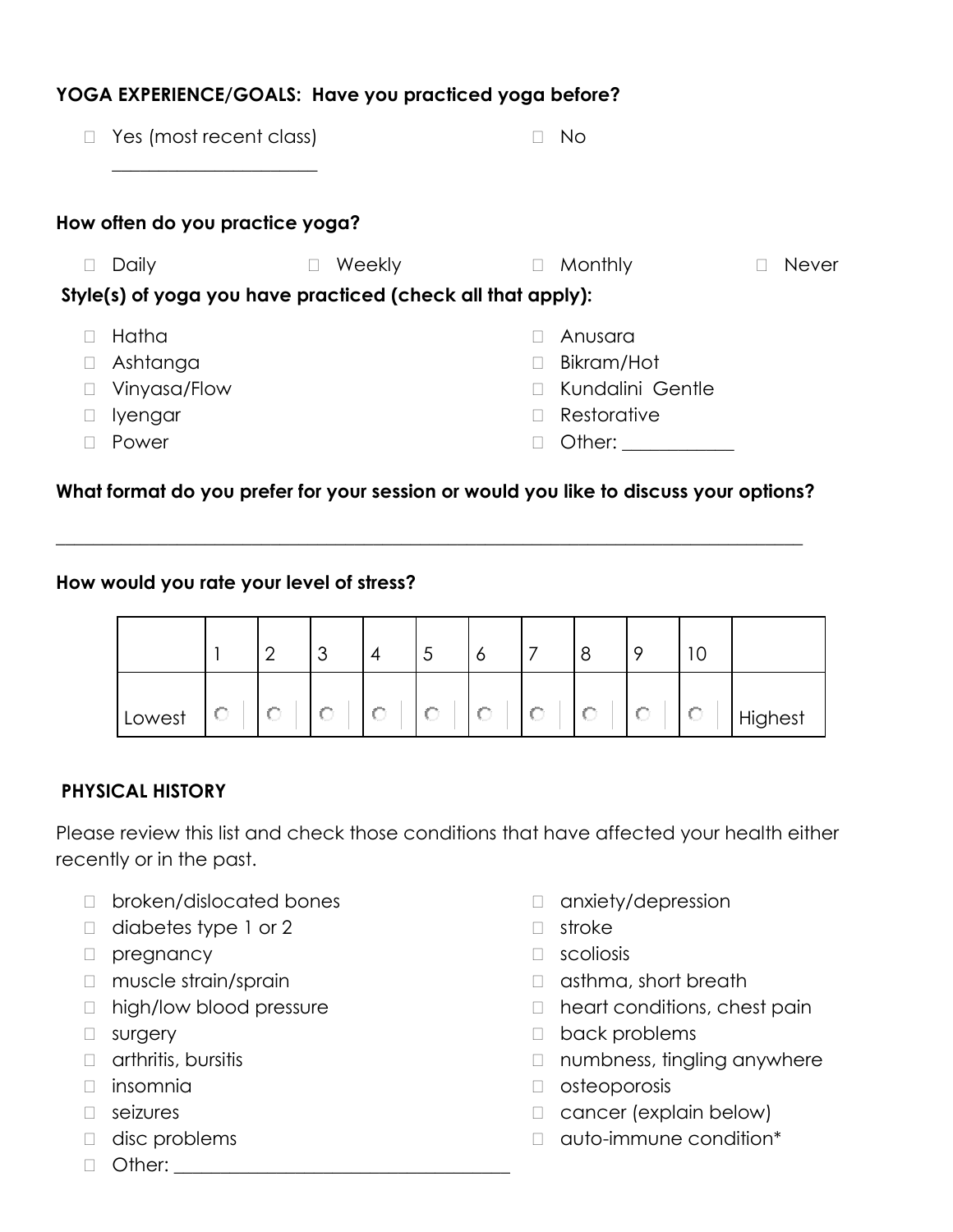Are you under the care of a medical professional or doctor?

| No. | $\Box$ Yes (please tell us why)                                      |  |  |  |  |  |
|-----|----------------------------------------------------------------------|--|--|--|--|--|
|     |                                                                      |  |  |  |  |  |
|     |                                                                      |  |  |  |  |  |
|     | Have you had any accidents, injuries, surgeries or hospitalizations? |  |  |  |  |  |
| No  | Yes (please list)<br>$\Box$                                          |  |  |  |  |  |
|     |                                                                      |  |  |  |  |  |

Please list any medications you have taken in the past 6 months? Why?

Please list any other sports or fitness programs you are currently involved in

Please note with an X where you experience any specific bodily discomfort